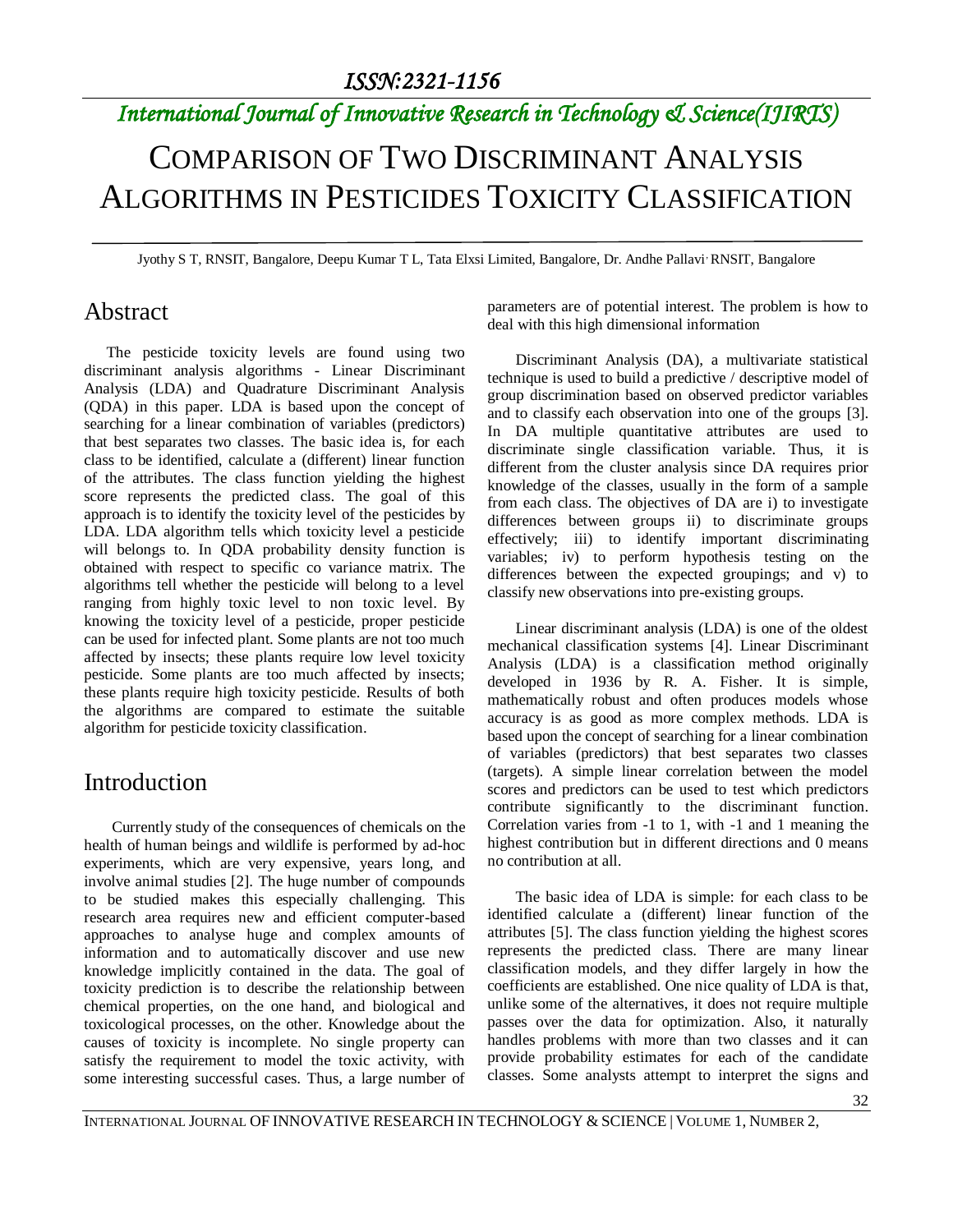### *International Journal of Innovative Research in Technology & Science(IJIRTS)*

magnitudes of the coefficients of the linear scores, but this can be tricky, especially when the number of classes is greater than 2. LDA bears some resemblance to principal components analysis (PCA), in that a number of linear functions are produced (using all raw variables), which are intended, in some sense, to provide data reduction through rearrangement of information. Note, though, some important differences: First, the objective of LDA is to maximize class discrimination, whereas the objective of PCA is to squeeze variance into as few components as possible. Second, LDA produces exactly as many linear functions as there are classes, whereas PCA produces as many linear functions as there are original variables. Last, principal components are always orthogonal to each other ("uncorrelated"), while that is not generally true for LDA's linear scores.

Quadrature Discriminant Analysis is one of the discriminant analysis classification algorithms. In QDA probability density function obtained with respect to specific co variance matrix is used.

Pesticides data containing multi-attributes is used to demonstrate the features of linear discriminant analysis in discriminating the four toxic groups,

- HIGH
- > MODERATE
- > LOW
- > NON TOXIC

Class 1 represents "HIGH TOXIC GROUP", Class 2 represents "MODERATELY TOXIC GROUP", Class 3 represents "LOW TOXIC GROUP", and Class 4 represents "NON TOXIC GROUP".

#### Data Set

In this paper, a data set constituted of 45 common organophosphorous compounds has been investigated. The toxicity value was expressed using the form Log10 (1/LC50). Then the values were scaled in the interval [- 1...1]. Four classes were defined: Class 1 [-1..-0.5), Class 2  $[-0.5...0]$ , Class 3  $[0...0.5]$ , Class 4  $[0.5...1]$ .

45 organophosphorous compounds and true class for compounds are shown in Table 1 [1].

|  |  | Table 1. Compounds and their true classes |  |  |  |  |
|--|--|-------------------------------------------|--|--|--|--|
|--|--|-------------------------------------------|--|--|--|--|

| Compound      | <b>True Class</b> |
|---------------|-------------------|
| Anilofos      |                   |
| Chloropyrifos |                   |

| <b>Isazofos</b>   | 1              |
|-------------------|----------------|
| Phosalone         | 2              |
| Prothiofos        | 2              |
| Azamethiphos      | $\overline{c}$ |
| Azinphos-methyl   | 1              |
| Diazinon          | 3              |
| Phosmet           | $\overline{c}$ |
| Pirimiphos-ethyl  | 1              |
| Pirimiphos-methyl | $\overline{c}$ |
| Pyrazophos        | 2              |
| Quinalphos        | 1              |
| Azinphos-ethyl    | 1              |
| Etrimfos          | 1              |
| Fosthiazate       | 4              |
| Methidathion      | 1              |
| Piperophos        | 3              |
| Triazophos        | 1              |
| Dichlorvos        | 2              |
| Disulfoton        | 3              |
| Fenamiphos        | 4              |
| Fenthion          | 2              |
| Fonofos           | 1              |
| Isofenphos        | 3              |
| Methamidophos     | 4              |
| Omethoate         | 3              |
| Parathion         | 2              |
| Parathion-methyl  | 3              |
| Phoxim            | $\overline{2}$ |
| Sulfotep          | $\mathbf{1}$   |
| <b>Tribufos</b>   | 2              |
| Trichlorfon       | 2              |
| Acephate          | $\overline{4}$ |
| Dimethoate        | 3              |
| Ethion            | 2              |
| Ethoprop          | 3              |
| Fenitrothion      | 3              |
| Formothion        | 3              |
| Phorate           | 1              |
| Propetamphos      | 3              |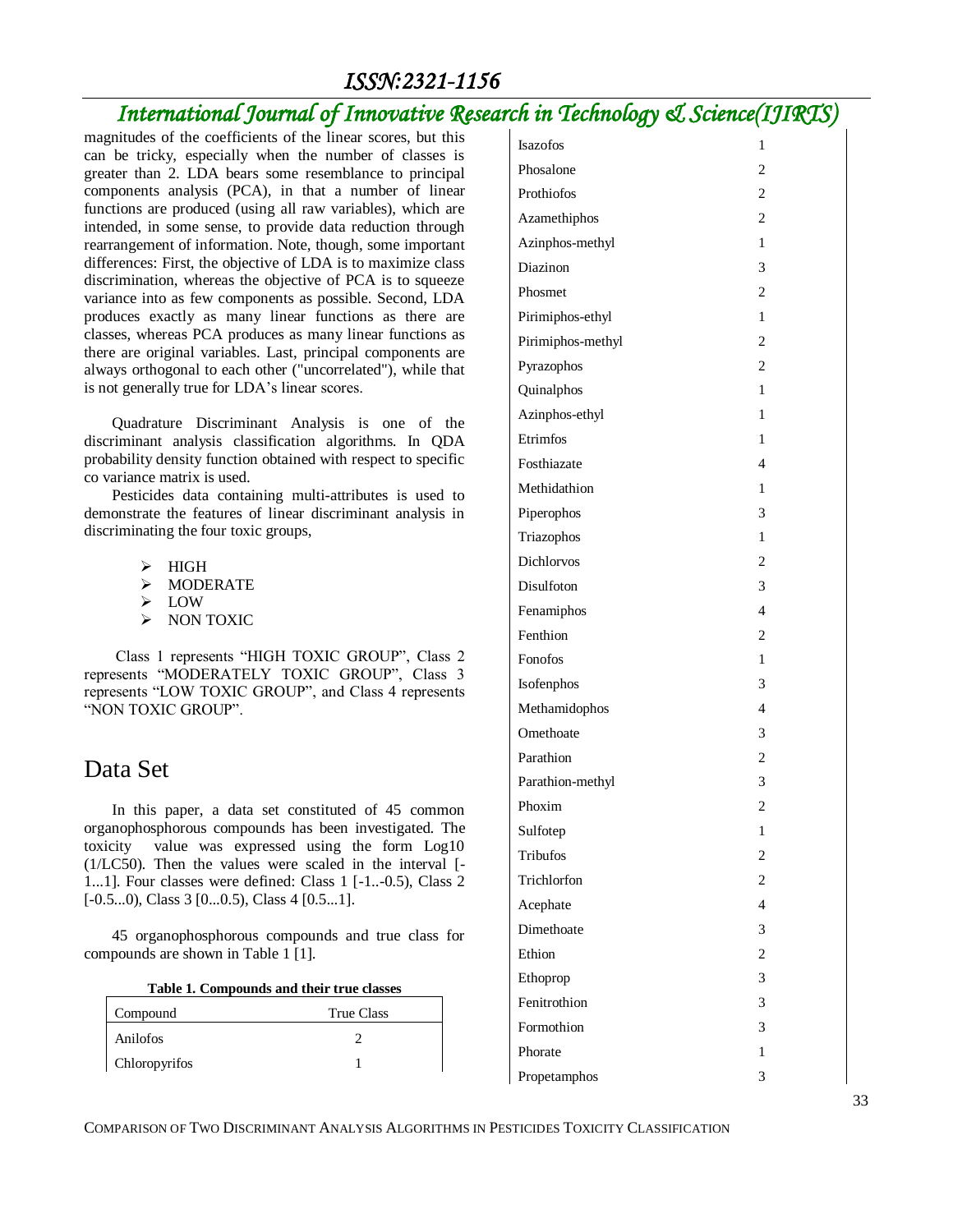# *International Journal of Innovative Research in Technology & Science(IJIRTS)*

| Sulprofos      | 3 |
|----------------|---|
| <b>Temefos</b> | 3 |
| Terbufos       |   |
| Thiometon      | 2 |

For each compound eight descriptors are analysed. Descriptors used for analysis and toxicity classification shown in table 2 [6].

**Table 2. Descriptors used for analysis and toxicity classification**

| Descriptors                     | Unit             | Code           |
|---------------------------------|------------------|----------------|
| <b>Melting Point</b>            | deg              | D <sub>1</sub> |
| Log P                           | N/A              | D2             |
| water Solubility                | mg/L             | D <sub>3</sub> |
| Vapour Pressure                 | mm Hg            | D <sub>4</sub> |
| Henry's Law Constant            | $atm-m3/mole$    | D <sub>5</sub> |
| Atmospheric OH Rate<br>Constant | cm3/molecule-sec | D <sub>6</sub> |
| Toxicity for rat(oral)          | mg/kg            | D7             |
| Toxicity for rat(skin)          | mg/kg            | D <sub>8</sub> |

### Simulation

Pesticide toxicity level is analyzed using LDA and QDA algorithm, which is implemented using MATLAB. Results of the LDA and QDA algorithm are analyzed with graphical representation.

The implementation carried in MATLAB is described in the steps below [7].

- 1. Compounds belonging to same class are stored in one matrix. Since there are four classes, four matrices are used to store similar compounds properties in x1, x2, x3 and x4 respectively.
- 2. Mean for each class and whole data set containing all classes are calculated. Mean is calculated by adding all the values for each descriptor and this value is divided by total number of compounds in that matrix.  $\mu$ 1,  $\mu$ 2, µ3, µ4 and µ represents mean for class1, class2, class3, class4 and entire data set. Mean is calculated by

Mean 
$$
(\mu) = \frac{\sum \text{ all values for each descriptor}}{\text{number of compounds}}
$$
 (1)

3. Mean corrected data for each class is calculated. x1o, x2o, x3o and x4o represents mean corrected data for each class. Mean corrected data is calculated by

Mean Corrected Data= data – mean for the entire set  $(2)$ 

4. Co – Variance matrix for each class is calculated. c1, c2, c3 and c4 represent  $Co - Variance$  matrix for each class. Co - Variance matrix is calculated by  $(xio)^T*(xio)$ 

 $ci =$ number of compounds belonging to corresponding class

where 
$$
i = 1, 2, 3
$$
 and 4 (3)

For LDA algorithm, following steps is carried out in MATLAB.

5. Polled variance matrix is calculated, which is given by

$$
c = \frac{1}{(\text{no of compounds})} \sum_{i=1}^{n} (\text{ni} * \text{ci})
$$
 (4)

where 
$$
ni - no
$$
 of compounds in each class  
ci  $- co$  – variance matrix for each call  
i = 1, 2, 3, 4

6. Inverse of the polled variance matrix is calculated. Inverse of the polled variance matrix is calculated by  $\operatorname{cin} = \operatorname{inv}(c)$  (5)

where c - polled variance matrix

7. Prior probability vector p is found. If the prior probability is not known, it is assumed that it is equal to total sample of each group divided by the total sample.

$$
Pi = \frac{ni}{N} \tag{6}
$$

where 
$$
ni - no
$$
 of compounds in each class  
N - total number of compounds  
i=1, 2, 3, 4

8. Discriminant function is calculated for each compound in each class. The maximum dicriminant function represents the toxic class for each compound. Discriminant function is Clculated by

$$
fi = (\mu i * \text{cin} * x(k)^T) - 0.5 * \mu i * \text{cin} * \mu i(k)^T + \ln (Pi)
$$
  
(7)

where fi – discriminant function for each class µi – mean value for each class cin – inverse of polled variance matrix  $x(k)$  – descriptors for each compound  $i = 1, 2, 3$  and 4 f1 indicates class1 f2 indicates class2 f3 indicates class3 f4 indicates class4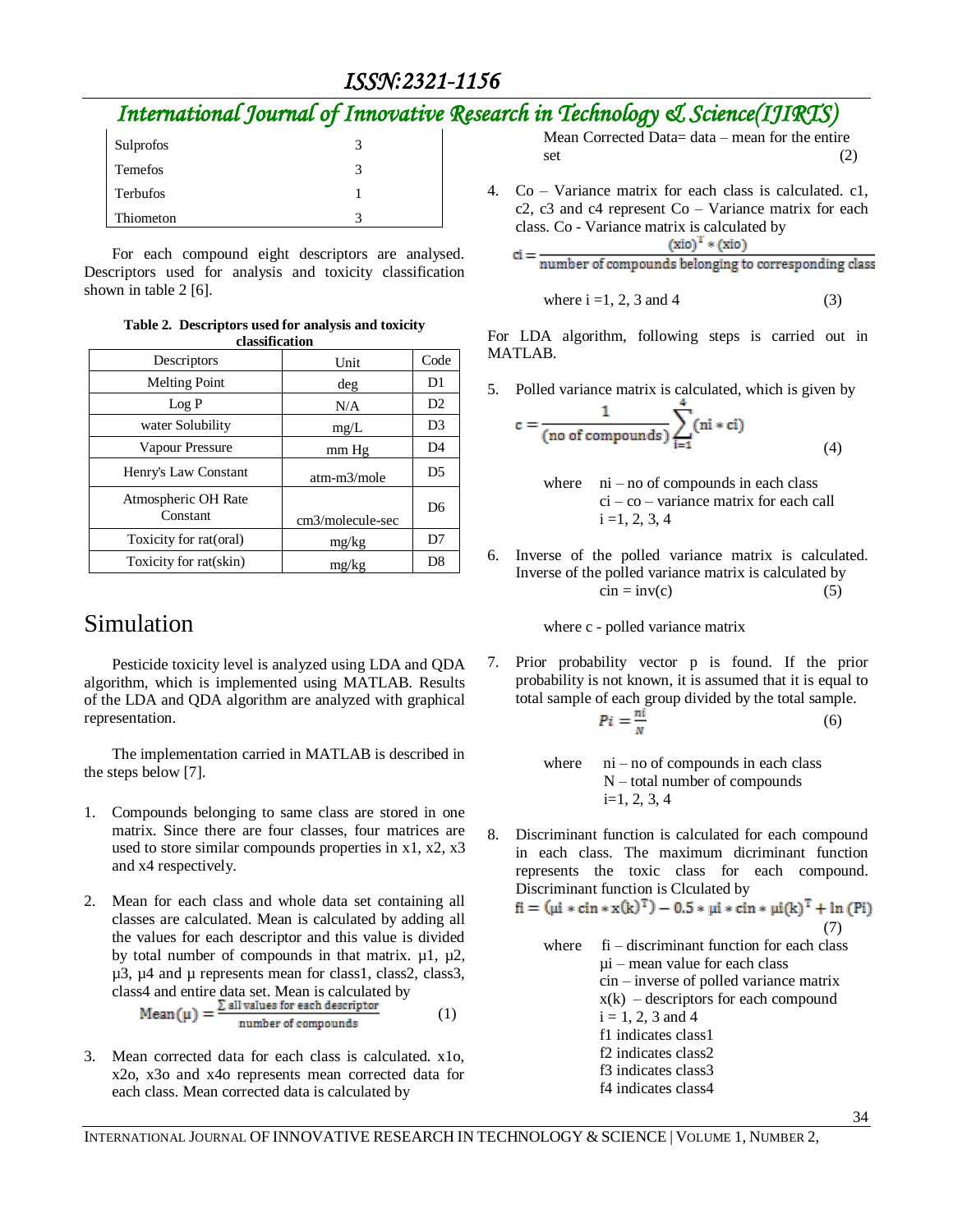### *International Journal of Innovative Research in Technology & Science(IJIRTS)*

f1, f2, f3 and f4 are calculated for each compound. The highest of discriminant function indicates to which class the pesticide belongs.

For QDA algorithm, following steps is carried out in MATLAB.

9. Inverse of the Co – Variance matrix for each class is calculated. Inverse of the Co – Variance matrix is calculated by

 $\text{cini} = \text{inv}(\text{ci})$  (8)

where  $i = 1,2,3$  and 4

10. Prior probability vector p is found. If the prior probability is not known, it is assumed that it is equal to total sample of each group divided by the total sample. 'ni

$$
\mathbf{Pi} = \frac{\mathbf{m}}{\mathbf{N}} \tag{9}
$$

- where  $ni no$  of compounds in each class N – total number of compounds i=1, 2, 3, 4
- 11. Discriminant function is calculated for each compound in each class. The maximum dicriminant function represents the toxic class for each compound. Discriminant function is calculated by

$$
fi = (\mu i * cini * x(k)^{T}) - 0.5 * \mu i * cini * \mu i(k)^{T} + \ln (Pi)
$$
  
(10)

where  $fi$  – discriminant function for each class µi – mean value for each class cini – Inverse of the Co – Variance matrix for each class  $x(k)$  – descriptors for each compound  $i = 1, 2, 3$  and 4 f1 indicates class1 f2 indicates class2 f3 indicates class3 f4 indicates class4

f1, f2, f3 and f4 are calculated for each compound. The highest of discriminant function indicates to which class the pesticide belongs.

LDA and QDA algorithm classified classes are compared with true class of each compound. Then success rate is calculated by

success rate = 
$$
\frac{\text{no. of successful classification}}{\text{total no. of compounds}}
$$
 (11)

When the descriptors for new compound is given as input to the LDA or QDA algorithm, it calculates f1, f2, f3 and f4 and it tells to which class the compound belongs based on the highest value of f1, f2, f3 and f4.

Relative error1 is calculated by comparing true class and LDA or QDA classified class, where true class is differing by only one class more or less in LDA or QDA classified class.

For example if true class is 1 and LDA or QDA classified class 2 or vice versa, it corresponds to relative error1.

Relative error2 is calculated by comparing true class and LDA or QDA classified class, where true class is differing by only two classes more or less in LDA or QDA classified class.

For example if true class is 1 and LDA or QDA classified class 3 or vice versa, it corresponds to relative error2.

Relative error3 is calculated by comparing true class and LDA or QDA classified class, where true class is differing by three classes more or less in LDA or QDA classified class.

For example if true class is 1 and LDA or QDA classified class 4 or vice versa, it corresponds to relative error3.

#### Results



**Figure 1. Input Data**

Figure 1. Shows the plot of input data. Red color circle indicates the values belonging to class1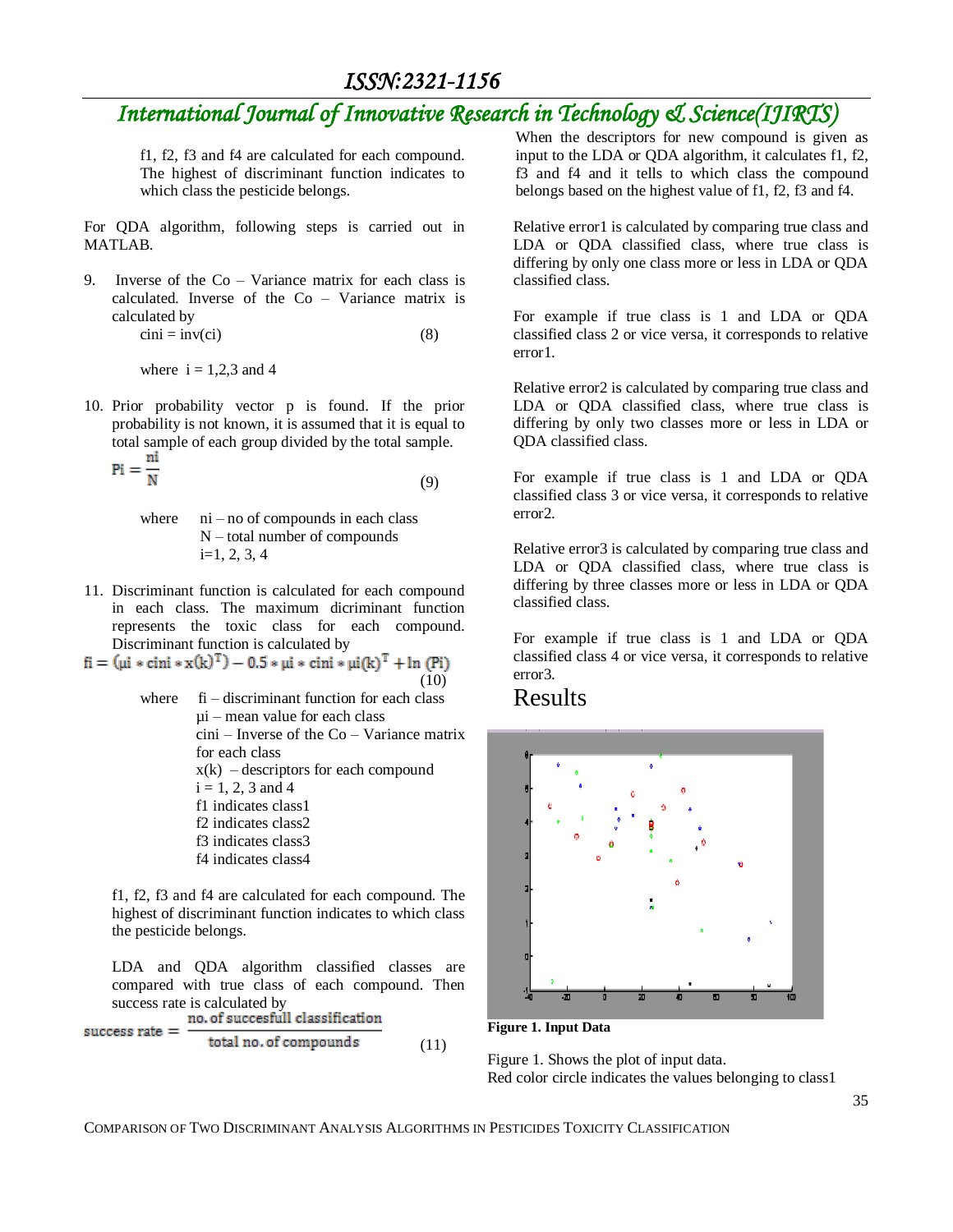### *International Journal of Innovative Research in Technology & Science(IJIRTS)*

Blue color circle indicates the values belonging to class2 Green color circle indicates the values belonging to class3 Black color circle indicates the values belonging to class4

True class, LDA classified class and QDA Classified class for each compound is as shown in table 3.

|                         |  |  |  | Table 3. True class, LDA classified class and QDA Classified |
|-------------------------|--|--|--|--------------------------------------------------------------|
| class for each compound |  |  |  |                                                              |

| Compound         | True                     | LDA                                        | QDA                      |
|------------------|--------------------------|--------------------------------------------|--------------------------|
| Name             | Class                    | Classified                                 | Classified               |
|                  |                          | Class                                      | Class                    |
|                  |                          |                                            |                          |
| Anilofos         | 1                        | $\mathbf{1}$                               | $\overline{4}$           |
| Chloropyrifos    | 1                        | 3                                          | $\overline{c}$           |
| <b>Isazofos</b>  | 1                        | $\mathbf{1}$                               | $\overline{c}$           |
| Phosalone        | 1                        | $\mathbf{1}$                               | $\overline{\mathcal{L}}$ |
| Prothiofos       | $\mathbf{1}$             | 3                                          | $\overline{c}$           |
| Azamethiphos     | 1                        | $\mathbf{1}$                               | 1                        |
| Azinphos-methyl  | 1                        | $\overline{c}$                             | $\mathbf{1}$             |
| Diazinon         | 1                        | $\mathbf{1}$                               | 1                        |
| Phosmet          | 1                        | 3                                          | 1                        |
| Pirimiphos-ethyl | 1                        | $\mathbf{1}$                               | $\overline{4}$           |
| Pirimiphos-ethyl | 1                        | $\mathbf{1}$                               | $\mathbf{1}$             |
| Pyrazophos       | 1                        | 3                                          | 1                        |
| Quinalphos       | 1                        | $\mathbf{1}$                               | $\overline{4}$           |
| Azinphos-ethyl   | $\overline{c}$           | $\overline{2}$                             | 1                        |
| Etrimfos         | $\overline{c}$           | $\overline{c}$                             | 1                        |
| Fosthiazate      | $\overline{c}$           | $\mathbf{1}$                               | 4                        |
| Methidathion     | $\overline{c}$           | $\overline{2}$                             | 1                        |
| Piperophos       | $\overline{c}$           | $\overline{c}$                             | $\mathbf{1}$             |
| Triazophos       | $\overline{c}$           | $\overline{c}$                             | 1                        |
| Dichlorvos       | $\frac{1}{2}$            | $\overline{c}$                             | $\overline{4}$           |
| Disulfoton       | $\overline{c}$           | $\overline{c}$                             | $\overline{4}$           |
| Fenamiphos       | $\overline{c}$           | 3                                          | $\overline{2}$           |
| Fenthion         | $\overline{2}$           | 3                                          | $\overline{c}$           |
| Fonofos          | $\overline{2}$           | 3                                          | 1                        |
| Isofenphos       | $\overline{c}$           | 3                                          | $\overline{c}$           |
| Methamidophos    | $\overline{c}$           | $\mathbf{1}$                               | $\overline{\mathcal{L}}$ |
| Omethoate        | $\overline{c}$           | $\overline{c}$                             | $\mathbf{1}$             |
| Parathio         | $\overline{3}$           | 3                                          | $\overline{c}$           |
| Parathion-ethyl  |                          | $\overline{c}$                             | $\mathbf{1}$             |
| Phoxim           |                          | 3                                          | $\mathbf{1}$             |
| Sulfotep         |                          | 3                                          | 1                        |
| Tribufos         |                          | $\overline{4}$                             | $\overline{c}$           |
| Trichlorfon      | 333333333333             | 3                                          |                          |
| Acephate         |                          |                                            | $\frac{2}{3}$            |
| Dimethoate       |                          | $\begin{array}{c} 3 \\ 3 \\ 3 \end{array}$ | $\overline{c}$           |
| Ethion           |                          |                                            | 1                        |
| Ethoprop         |                          |                                            | $\mathbf{1}$             |
| Fenitrothion     |                          | $\frac{3}{2}$                              | 1                        |
| Formothion       |                          |                                            | 1                        |
| Phorate          |                          | $\frac{3}{2}$                              | $\overline{c}$           |
| Propetamphos     | $\overline{3}$           | $\overline{3}$                             | $\overline{c}$           |
| Sulprofos        | $\overline{4}$           | 3                                          | $\mathbf{1}$             |
| Temefos          | $\overline{\mathcal{L}}$ | $\mathbf{1}$                               | $\overline{c}$           |
| Terbufos         | $\overline{4}$           | 4                                          | $\overline{c}$           |
| Thiometon        | $\overline{\mathcal{L}}$ | $\overline{\mathcal{A}}$                   | $\overline{\mathcal{L}}$ |

Success rate for LDA classification algorithm is calculated by comparing true class and LDA classified class for each compound. Eight descriptors are considered for each compound.

Success rate  $= 62.22 %$ 

When the same descriptors are given as input to the LDA classification algorithm, it calculates f1, f2, f3 and f4 then predicts to which toxic class the new compound belong to, based on the highest value of discriminant function.

The descriptors for new compound is as shown

[42 4.96 1.12 2.03E-05 2.93E-06 9.17E-11 82 202]

LDA classification algorithm computes all discriminant functions and gives output as shown in table 4.

|  | Table 4. Discriminant function for the new compound |  |  |  |
|--|-----------------------------------------------------|--|--|--|
|--|-----------------------------------------------------|--|--|--|

| $\mathbf{c}_1$ |         |         | f4      |
|----------------|---------|---------|---------|
| 15.8964        | 15.7196 | 15.4158 | 13.0663 |

 The new compound analyzed belongs to class 1, since f1 is greater than other discriminant functions and f1 is discriminant function for class1.

Total number of elements versus maximum probable density is as shown in Fig. 2. This graph indicates the maximum discriminant function for each compound [8].



**Figure 2: Total number of elements versus maximum probable density**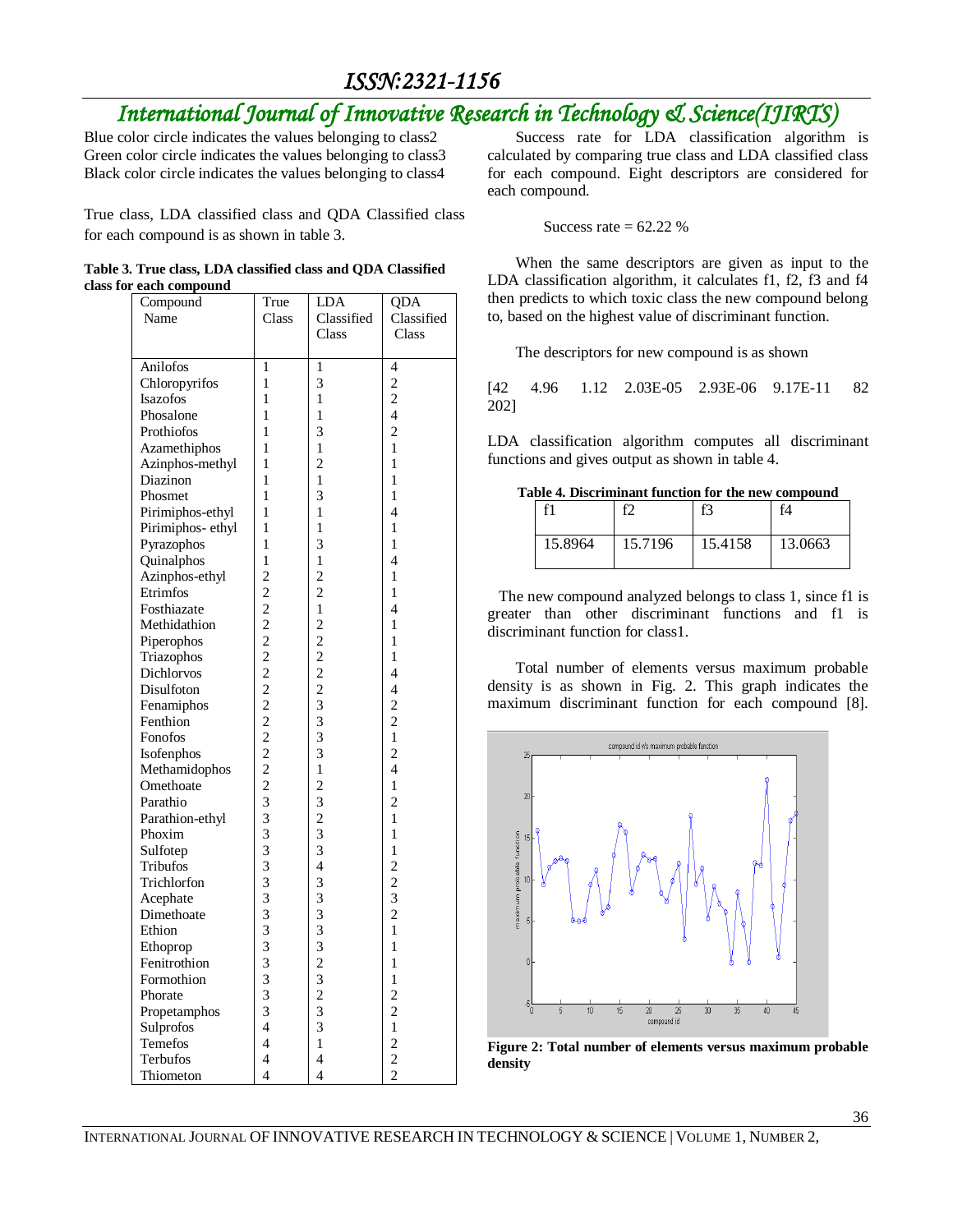### *International Journal of Innovative Research in Technology & Science(IJIRTS)*

Relative error1 for LDA algorithm is 70.58%. This error is in the range of acceptable error range, because LDA classified classes are only one class more or less as compared to true class.

Relative error2 for LDA algorithm is 23.52%. This error is not in the range of acceptable error range; because LDA classified classes are two classes more or less as compared to true class.

Relative error3 for LDA algorithm is 5.88%. This error is not in the range of acceptable error range; because LDA classified classes are three classes more or less as compared to true class. This error cannot be accepted in any case. For a highly toxic compound, LDA classifies as non toxic compound and for a non toxic compound, LDA classifies as highly toxic compound.

Success rate for QDA classification algorithm is calculated by comparing true class and QDA classified class for each compound. Eight descriptors are considered for each compound.

Success rate  $= 22.22\%$ 

When the same descriptors are given as input to the QDA classification algorithm, it calculates f1, f2, f3 and f4 then predicts to which toxic class the new compound belong to, based on the highest value of discriminant function.

The descriptors for new compound is as shown

|      |  |  | [42 4.96 1.12 2.03E-05 2.93E-06 9.17E-11 82 |  |
|------|--|--|---------------------------------------------|--|
| 2021 |  |  |                                             |  |

QDA classification algorithm computes all discriminant functions and gives output as shown in table 5.

**Table 5. Discriminant function for the new compound**

| £1   | ↶    | f3   | f4           |
|------|------|------|--------------|
| 0.00 | 0.00 | 0.00 | $1.1237e+14$ |

 The new compound analyzed belongs to class 4, since f4 is greater than other discriminant functions and f4 is discriminant function for class4.

Relative error1 for QDA algorithm is 45.71%. This error is in the range of acceptable error range, because QDA classified classes are only one class more or less as compared to true class.

Relative error2 for QDA algorithm is 40%. This error is not in the range of acceptable error range; because QDA classified classes are two classes more or less as compared to true class.

Relative error3 for QDA algorithm is 14.28%. This error is not in the range of acceptable error range; because QDA classified classes are three classes more or less as compared to true class. This error cannot be accepted in any case. For a highly toxic compound, QDA classifies as non toxic compound and for a non toxic compound, QDA classifies as highly toxic compound.

 Total number of elements versus maximum probable density is as shown in Fig. 3. This graph indicates the maximum discriminant function for each compound [8].



**Figure 3: Total number of elements versus maximum probable density**

The graph of total no of classes and number of classes which belongs to particular class is as shown in Fig. 4. This graph indicates the number of compounds belongs to each class.



**Figure 4: Total no of classes versus number of classes which belongs to particular class**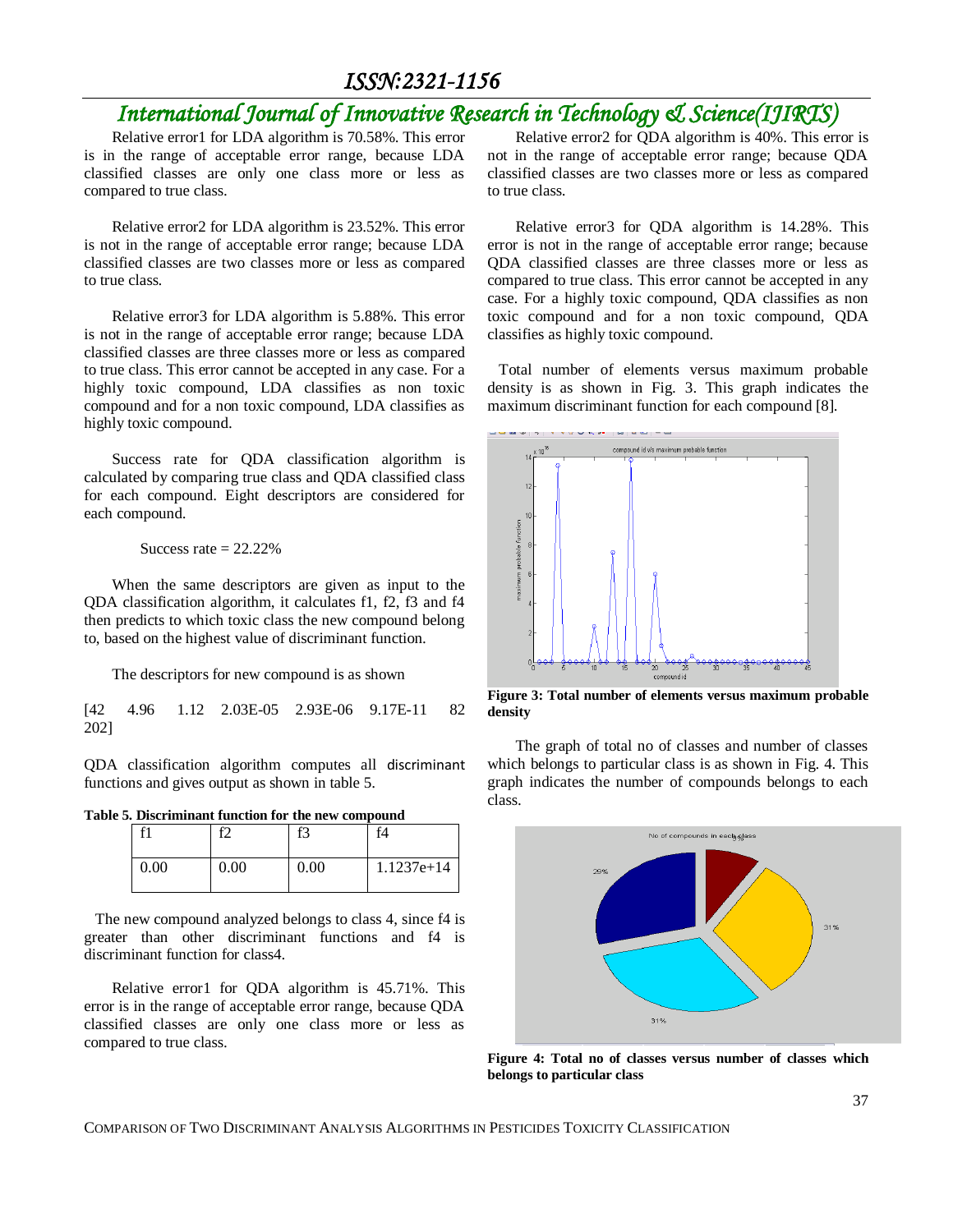# *International Journal of Innovative Research in Technology & Science(IJIRTS)*

Number of compounds which belongs to class1 is 13 out of 45, it is analyzed as 29% of total compounds, and this class indicates high toxicity level. In the figure 3, dark blue colour indicates the number of compounds belonging to class1.

Number of compounds which belongs to class2 is 14 out of 45, it is analyzed as 31% of total compounds, and this class indicates moderate toxicity level. In the figure 3, light blue colour indicates the number of compounds belonging to class2.

Number of compounds which belongs to class3 is 14 out of 45, it is analyzed as 31% of total compounds, and this class indicates low toxicity level. In the figure 3, yellow colour indicates the number of compounds belonging to class3.

Number of compounds which belongs to class4 is 4 out of 45, it is analyzed as 9% of total compounds, and this class indicates non-toxic level. In the figure 3, brown colour indicates the number of compounds belonging to class4.

### Conclusion

Classification of the toxicity requires a high degree of experience from computational experts. In this research, LDA and QDA classification algorithms are used in toxicity class prediction and eight descriptors for each compound are considered. Success rate for LDA classification algorithm is found to be 62.22% and success rate for QDA classification algorithm is found to be 22.22%. If we consider more descriptors for compounds, success rate can be increased. Because some descriptor will help in predicting class correctly and some may not. QDA classification algorithm is not suitable for pesticide toxicity classification.

### Future Scope

The toxicity level of a compound can be predicted by using different classification algorithms. It can be implemented using RDA (Regularized Discriminant Analysis), SIMCA (Soft Independent Modelling of Class Analogy), KNN (K Nearest Neighbors classification), and CART (Classification and Regression Tree) and many more. By comparing results of all the algorithms we can conclude which classification is suited for identification of toxicity class for compounds or pesticides.

### Acknowledgments

The authors are thankful to IJIRTS Journal for the support to develop this document.

### References

- 1. Emilio Benfenati1, Paolo Mazzatorta1, Daniel Neagu2, and Giuseppina Gini2, Combining classifiers of pesticides toxicity through a neurofuzzy approach, · Proceeding MCS '02 Proceedings of the Third International Workshop on Multiple Classifier Systems Pages 293-303 Springer-Verlag London,UK,2002
- 2. Giuseppina Gini, Emilio Benfenati, Daniel Boley, Clustering and Classification Techniques to Assess Aquatic Toxicity, **Volume:** 1, Fourth International Conference, 2000, 166 - 172
- 3. George C. J. Fernandez, Discriminant Analysis, A Powerful Classification Technique in Data Mining. http://www.lexjansen.com/wuss/2001/WUSS01036 .pdf
- 4. http://www.saedsayad.com/lda.htm
- 5. http://matlabdatamining.blogspot.in/2010/12/lineardiscriminant-analysis-lda.html
- 6. [U.S. National Library of Medicine,](http://www.nlm.nih.gov/) [National](http://www.nih.gov/)  [Institutes of Health,](http://www.nih.gov/) [TOXNET: Toxicology Data](http://www.google.co.in/url?q=http://www.nlm.nih.gov/pubs/factsheets/toxnetfs.html&sa=U&ei=rdZjUayFK4PYrQf23YHYAg&ved=0CCYQFjAH&usg=AFQjCNElcm-cInxol7dUTT4-A7JxYel5IA)  [Network Fact](http://www.google.co.in/url?q=http://www.nlm.nih.gov/pubs/factsheets/toxnetfs.html&sa=U&ei=rdZjUayFK4PYrQf23YHYAg&ved=0CCYQFjAH&usg=AFQjCNElcm-cInxol7dUTT4-A7JxYel5IA) Sheet, http://toxnet.nlm.nih.gov/
- 7. Kardi Teknomo,Linear discriminant ananlysis numerical example. http://people.revoledu.com/kardi/tutorial/LDA/
- 8. Dimitri P. Bertsekas and John N. Tsitsiklis, Introduction to Probability, 2nd ed. Athena Scientific, 2008

### **Biographies**

**JYOTHY S T** obtained her BE in Electronics and Communication from SJMIT, Chitradurga in 2007. She has teaching experience of about 4 years. Currently she is studying in IV Semester M. Tech in Industrial Electronics at RNSIT, Bangalore. Her areas of interest are Microprocessors, HDL.

**DEEPU KUMAR T L** obtained his BE in Electronics and Communication from SJMIT, Chitradurga in 2000. He is having 12 years of experience in embedded system and RTOS. Currently he is working as a technical lead in Tata Elxsi Limited. His areas of interest are embedded system and RTOS.